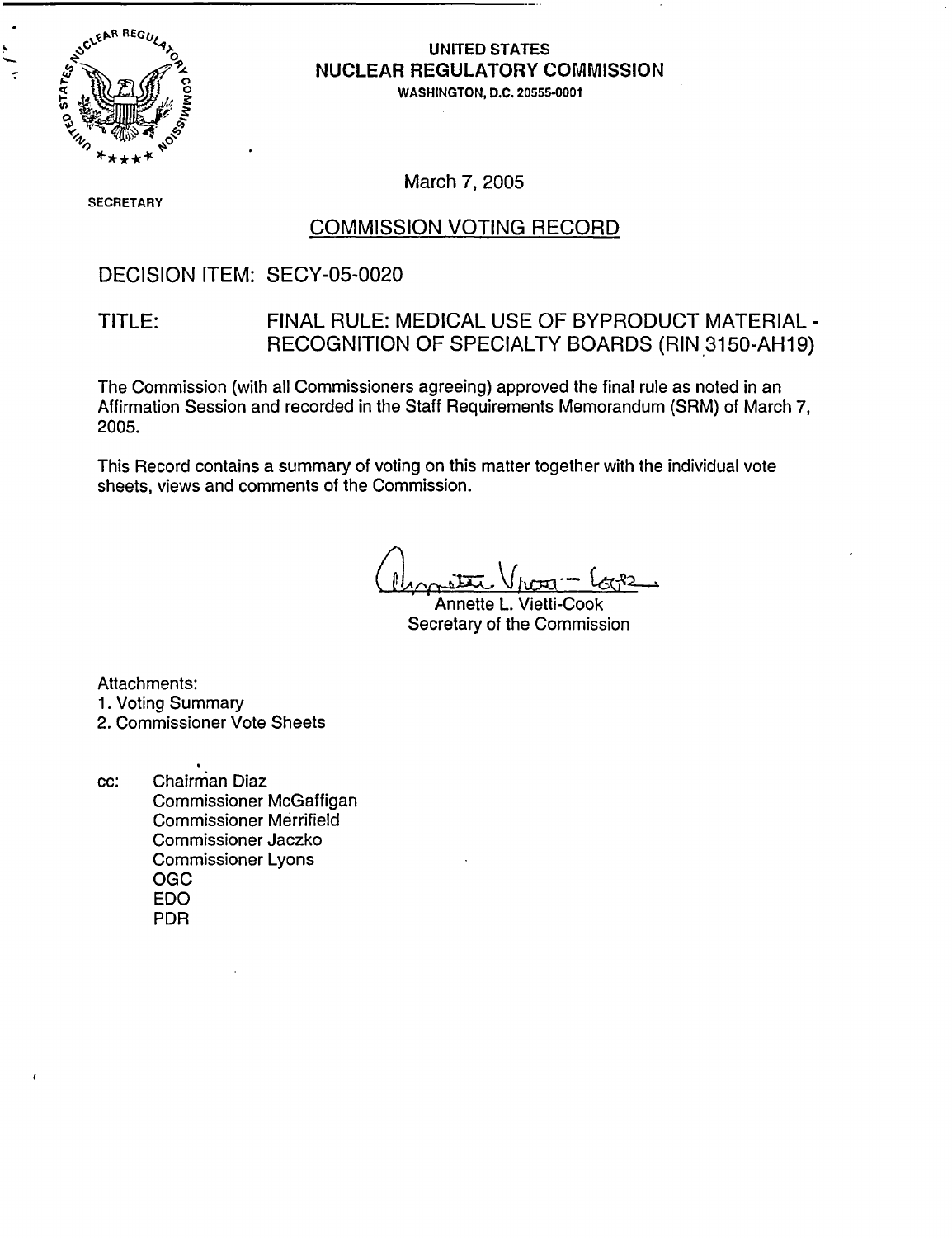## VOTING SUMMARY - SECY-05-0020

----

 $\ddot{\phantom{a}}$ 

i.  $\tilde{\mathbf{z}}$ 

 $\cdot$ 

## RECORDED VOTES

|                         | <b>NOT</b><br>APRVD DISAPRVD ABSTAIN PARTICIP COMMENTS |    | <b>DATE</b> |
|-------------------------|--------------------------------------------------------|----|-------------|
| CHRM. DIAZ              | X                                                      | X  | 2/10/05     |
| COMR. McGAFFIGAN        | $\mathsf{X}$                                           | X  | 2/17/05     |
| <b>COMR. MERRIFIELD</b> | X.                                                     | X. | 1/27/05     |
| COMR. JACZKO            | X                                                      | X  | 2/14/05     |
| <b>COMR. LYONS</b>      | Χ                                                      | Х  | 2/14/05     |

## COMMENT RESOLUTION

In their vote sheets, all Commissioners approved the final rule as noted in an Affirmation Session and reflected in the SRM issued on March 7, 2005.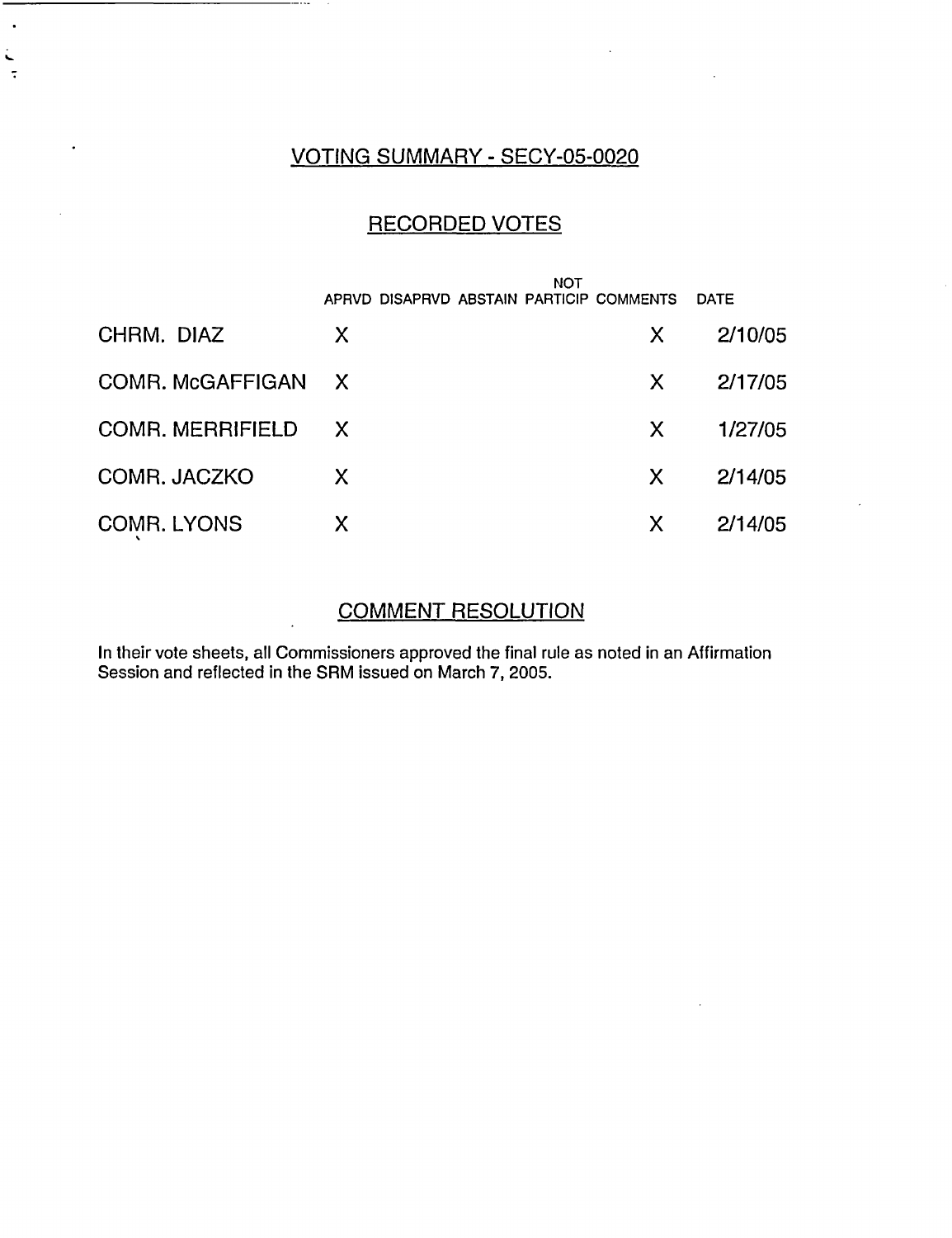## RESPONSE SHEET

| TO:                      | Annette Vietti-Cook, Secretary                                                                                                     |  |
|--------------------------|------------------------------------------------------------------------------------------------------------------------------------|--|
| FROM:                    | <b>CHAIRMAN DIAZ</b>                                                                                                               |  |
| <b>SUBJECT:</b>          | SECY-05-0020 - FINAL RULE: MEDICAL USE OF<br><b>BYPRODUCT MATERIAL - RECOGNITION OF</b><br><b>SPECIALTY BOARDS (RIN 3150-AH19)</b> |  |
| w/comments and edits     |                                                                                                                                    |  |
|                          | Approved xx Disapproved _____<br>Abstain                                                                                           |  |
| Not Participating ______ |                                                                                                                                    |  |
| <b>COMMENTS:</b>         |                                                                                                                                    |  |
| See attached.            |                                                                                                                                    |  |

 $\div$ SIGNATURE  $\frac{Q}{DATE}$  $8 - 10,05$ 

Entered on "STARS" Yes  $\angle$  No  $\equiv$ 

 $\ddot{\cdot}$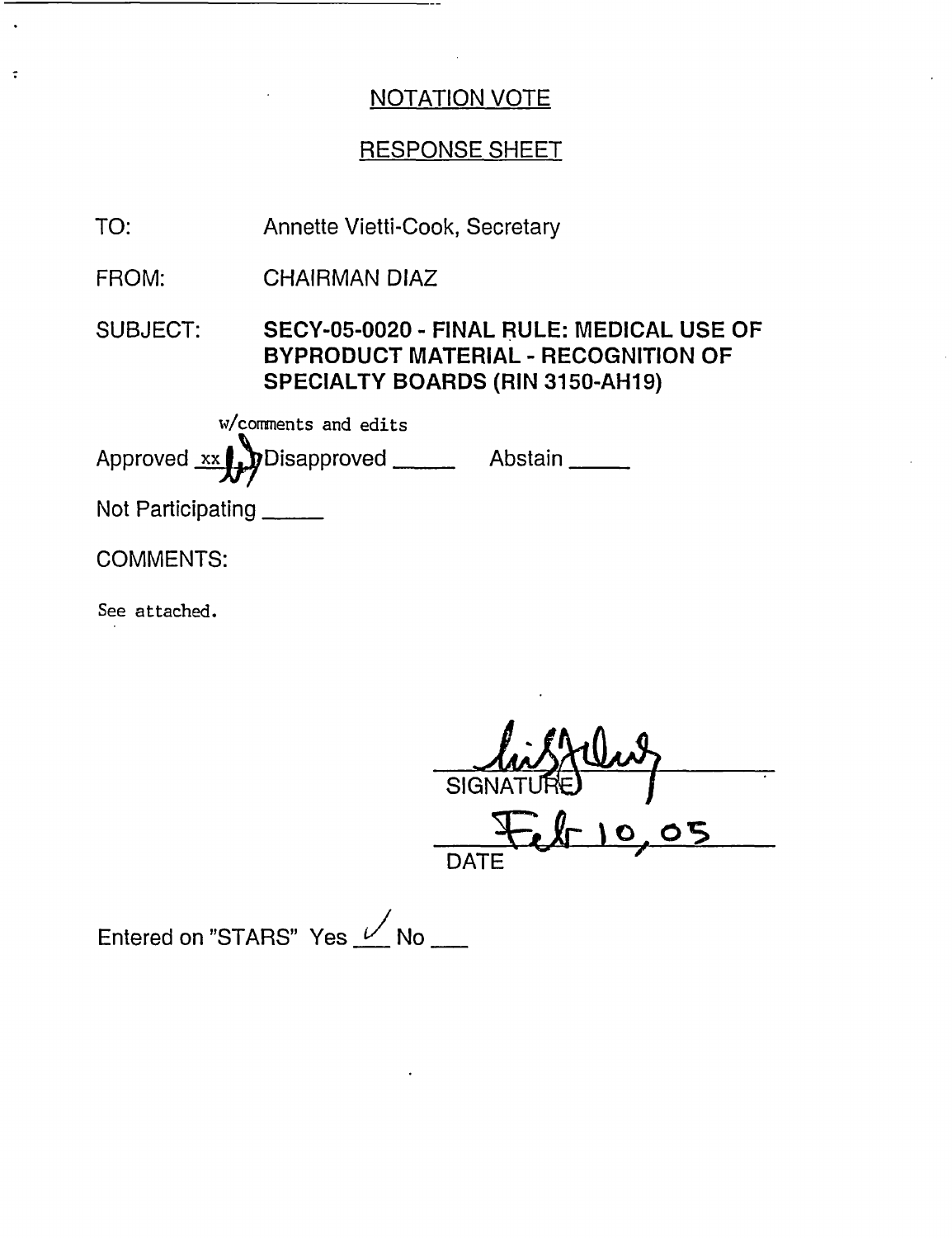#### **Chairman Diaz's Comments on FINAL RULE - 10 CFR PART 35 "MEDICAL USE OF BYPRODUCT MATERIAL** - **RECOGNITION OF SPECIALTY BOARDS" (RIN: 3150-AH19)**

 $\ddot{\cdot}$ 

I approve publication of the Federal Register Notice on Medical Use of Byproduct Material, subject to inclusion of the attached edits. This rule amends the requirement for demonstrating the adequacy of training and experience for individuals through either the training and experience of an individual as certified by the specialty board's certification process or a process that evaluates an individual's training and experience. The final rule also requires the licensee to submit preceptor attestations to the NRC or Agreement State for either process. I agree with Commissioner Merrifield's statement that some of our stakeholders may not be completely pleased with the final outcome of this rulemaking. However, I believe staff has provided a balanced rule that allows flexibility for certification by the specialty boards and provided a consistent way by which the Agreement States can assess an individual's training and experience. Additionally, the rule maintains public health and safety by requiring classroom and laboratory hours commensurate with the risk associated with a specific activity.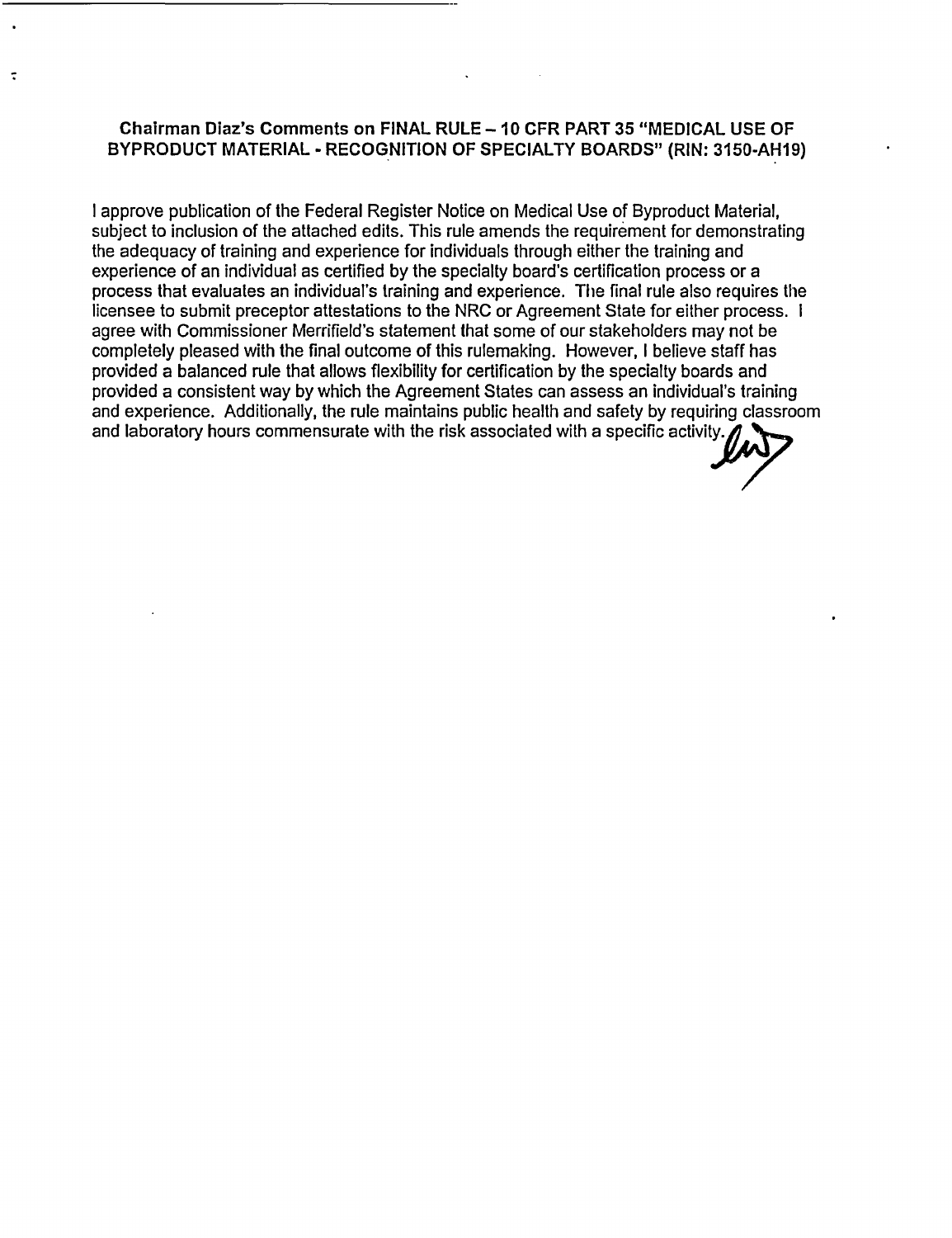received comments which raised the same issues as those raised by the petitioner. Because of the similarity in issues raised, the NRC has determined to consider the OAS petition as part of this rulemaking.

During resolution of the comments, the NRC staff consulted with the ACMUI and Agreement States on how to ensure adequacy of T&E in radiation safety and consistency of requirements for T&E between Agreement States and between Agreement States and the NRC. Agreement State representatives served as members on an NRC working group to develop this rule. A steering group, formed to provide recommendations to resolve the issue raised by the Agreement States related, during comments on the proposed rule, on requirements for classroom and laboratory training. The working group addressed issues raised in the petition related to specifying hours of classroom and laboratory training in 10 CFR Part 35. The NRC staff consulted with and received comments from the ACMUI via a public teleconference on the issue on October 5, 2004, with participation of Agreement States, and during its meeting on October 13-14, 2004. After consideration of the input from these sources, as well as review and analysis of the issue by the working and steering groups, the NRC has determined to grant the petition in part, and is revising §§ 35.55, 35.190, 35.290, and 35.390, in the final rule, to establish a requirement for minimum number of hours of classroom and laboratory training for the alternate pathway. The petition is denied, in part, in so far as the NRC is not requiring a minimum number of hours of classroom and laboratory training for the certification pathway. The NRC staff believes that such a requirement would unnecessarily limit the flexibility of boards to determine their certification requirements. The rationale for this change to requirements for T&E is explained in the NRC's response to comments on the proposed rule in Section IV. Summary of Public Comments and Responses to Comments,

✕

 $\times$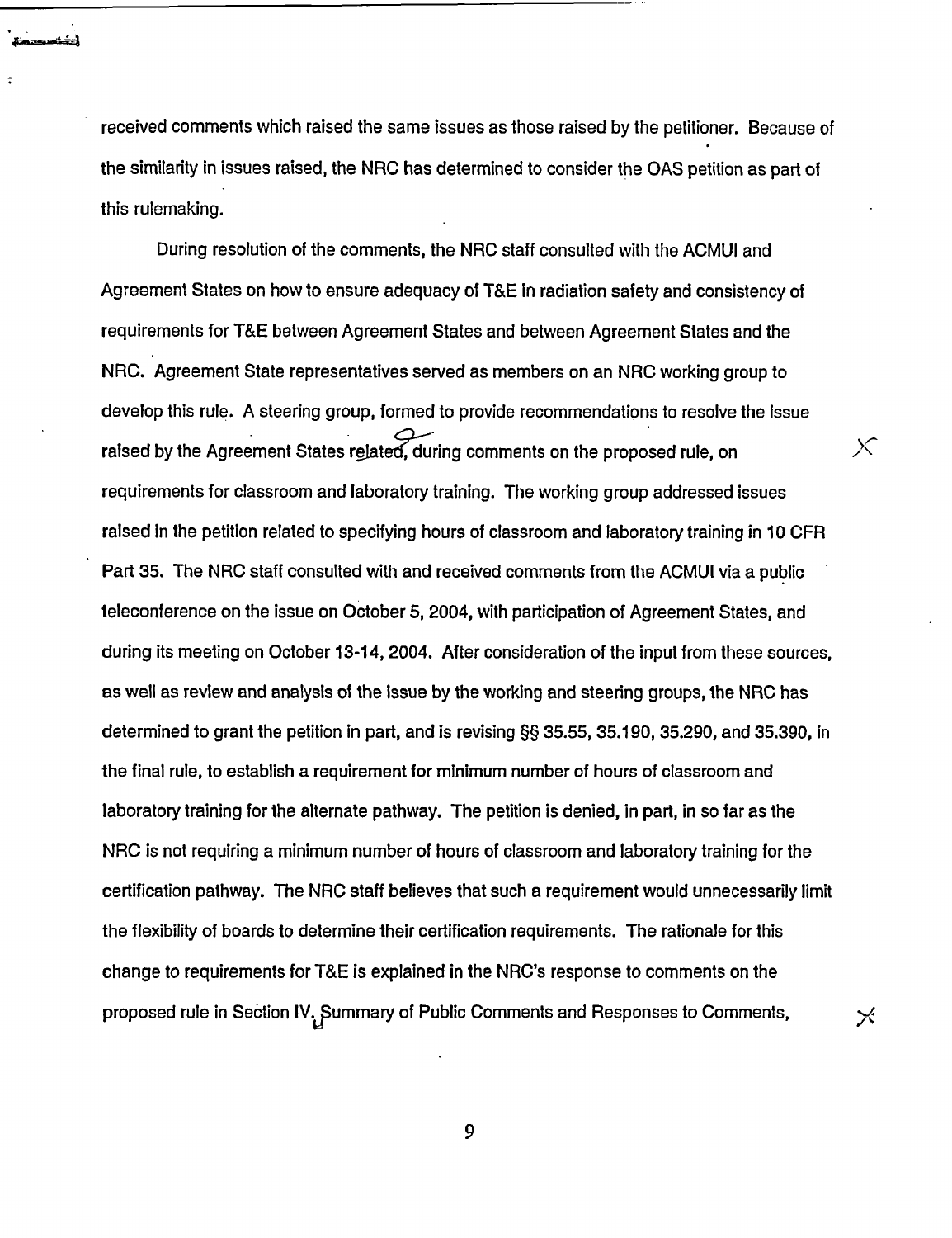the candidate has the knowledge to fulfill the duties of the position for which certification is sought.

The ACMUI also recommended that the Commission separate the requirement to obtain a preceptor statement from the certification and alternate pathways, and to specify this requirement as a new paragraph in the sections dealing with T&E for RSOs, AMPs, ANPs, and AUs. The Commission approved this recommendation of the ACMUI, placing the requirement on licensees to submit the preceptor statements to the NRC. This requirement appeared in the proposed rule. The regulations retain the requirements that individuals obtain preceptor attestations for both the certification and alternate pathways.

The requirement for licensees to submit a preceptor attestation to the NRC appears in revised § 35.14(a).

#### Listing of Recognized Board Certifications.

く



The NRC will list on its web site (http://www.nrc.gov), instead of in its regulations, the names of board certifications for those boards whose certification processes meet the NRC's requirements. This approach has the advantage of eliminating the need to amend 10 CFR Part 35 to effect recognition each time a new board needs to be added to the listing. The ACMUI and specialty board representatives who participated in a public meeting on May 20, 2003, were in agreement with this approach.

Because of the importance of board certification in establishing the adequacy of T&E for individuals to serve as RSO, AMPs, ANPs, and AUs, a clear regulatory determination must be made that all boards, both new and existing, meet the relevant regulatory criteria. Evaluation of board requirements against revised criteria in the final rule Is necessary to make this determination. Boards that are currently listed in Subpart J of Part 35 and other boards are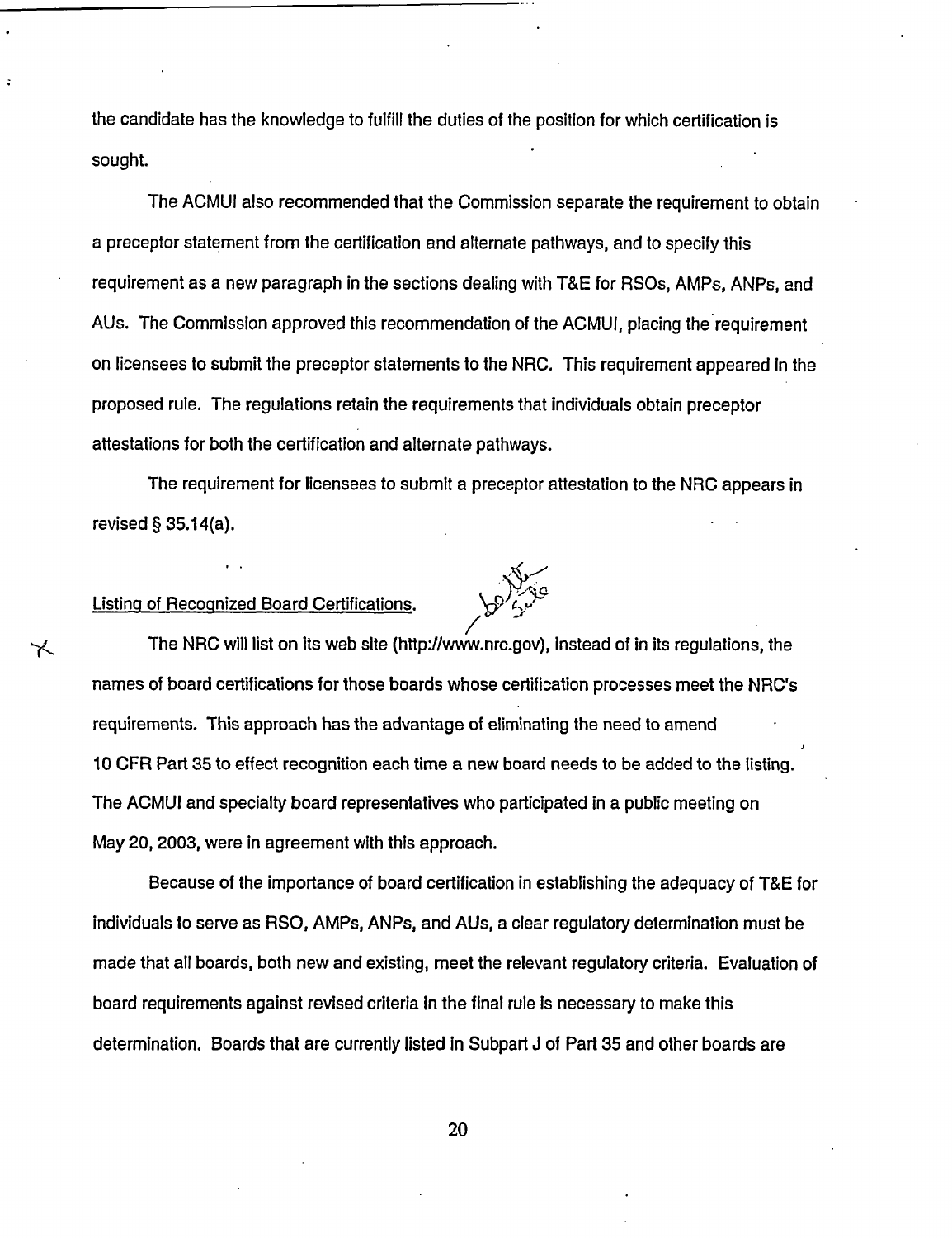must be applicable only to those who begin training after the date of implementation of the final rule.

Response: The NRC believes that the revisions to requirements for T&E of AUs do not result in such extensive changes from current requirements that it should create difficulty for individuals to document their T&E. The ACMUI noted in its recommendations to the NRC for the development of the proposed rule (see SECY-02-0194) that it expected that the requirements of all boards for certification, and'currently recognized, would satisfy revised requirements. Thus, there should be little change in what an individual would be expected to present to a board to gain certification. Further, the changes to the requirements for the alternate pathway are relatively few. Thus, these changes will not make the task of documenting T&E significantly more difficult. The NRC believes that these requirements are essential to ensuring adequacy of T&E for medical uses of byproduct material for which a WD is required and, therefore, that they should not apply only to individuals who begin training after the final rule is implemented. Further, under the provisions of § 35.57(b), experienced AUs (e.g., individuals identified on a license) are not required to comply with requirements for T&E in Subparts D through H of Part 35. Therefore, the suggestion offered by the commenter was not adopted.

Issue 7: Should the term "laboratory training" be defined?

Comment: One Agreement State Commenter expressed concern that the meaning of the term, "laboratory training," should be more clearly defined. The commenter expressed concern that 'laboratory" time could be interpreted as "clinical lab" which would be patient-care oriented rather than radiation-safety oriented.

Response: The NRC believes that defining the terms "classroom" and "laboratory" would not ensure compliance and would only serve to create a more prescriptive rule. However, the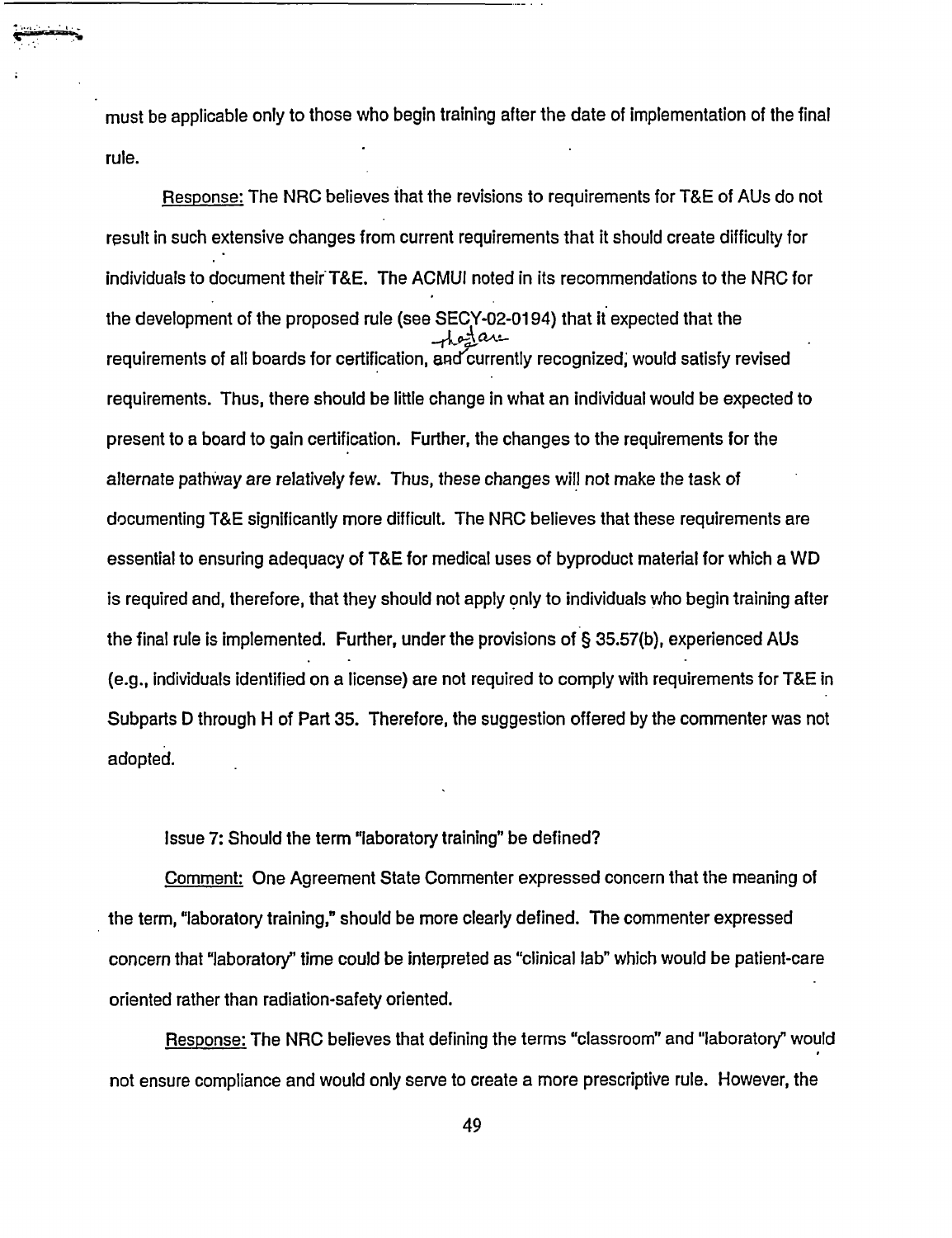#### Section 35.10 Implementation

Comment: One commenter stated that the current transition period, which ends on October 24, 2004, must be extended to allow time for boards to prepare applications and for processing of applications by the NRC, including review by the ACMUL

Response: The NRC agrees that additional time for the changes to T&E should be allowed beyond October 24, 2004. Therefore, by way of a separate rulemaking, the NRC has amended 10 CFR Part 35 to extend the expiration of Subpart J for 1 year beyond the current expiration date to October 24, 2005 (69 FR 55736, September 16, 2004). This will allow time for specialty boards to prepare and submit applications for recognition under the revised regulations.

The final rule also contains amendments to requirements for T&E that relate to the alternate pathway and the submission of preceptor statements for board certified individuals under § 34.14(a). The NRC is providing, in § 35.10, for implementation of these requirements by October 24, 2005, to allow time for licensees and license reviewers to adopt revisions to requirements for T&E.

The NRC also notes that those board(s) whose certifications have been recognized by the NRC will continue to be listed on the NRC's web site until Subpart J expires on October 24, 2005; only those boards whose certifications are recognized under the provisions of this final rule will be listed after October 25, 2005.

#### Section 35.14 Notifications

Section 35.14(a) is being amended to require the submission of statements, signed by preceptors, in addition to a copy of a board's certification (required under current regulations). This change was made as a conforming change necessitated by amendments to requirements

 $\mathcal{A}^{\mathcal{G}}$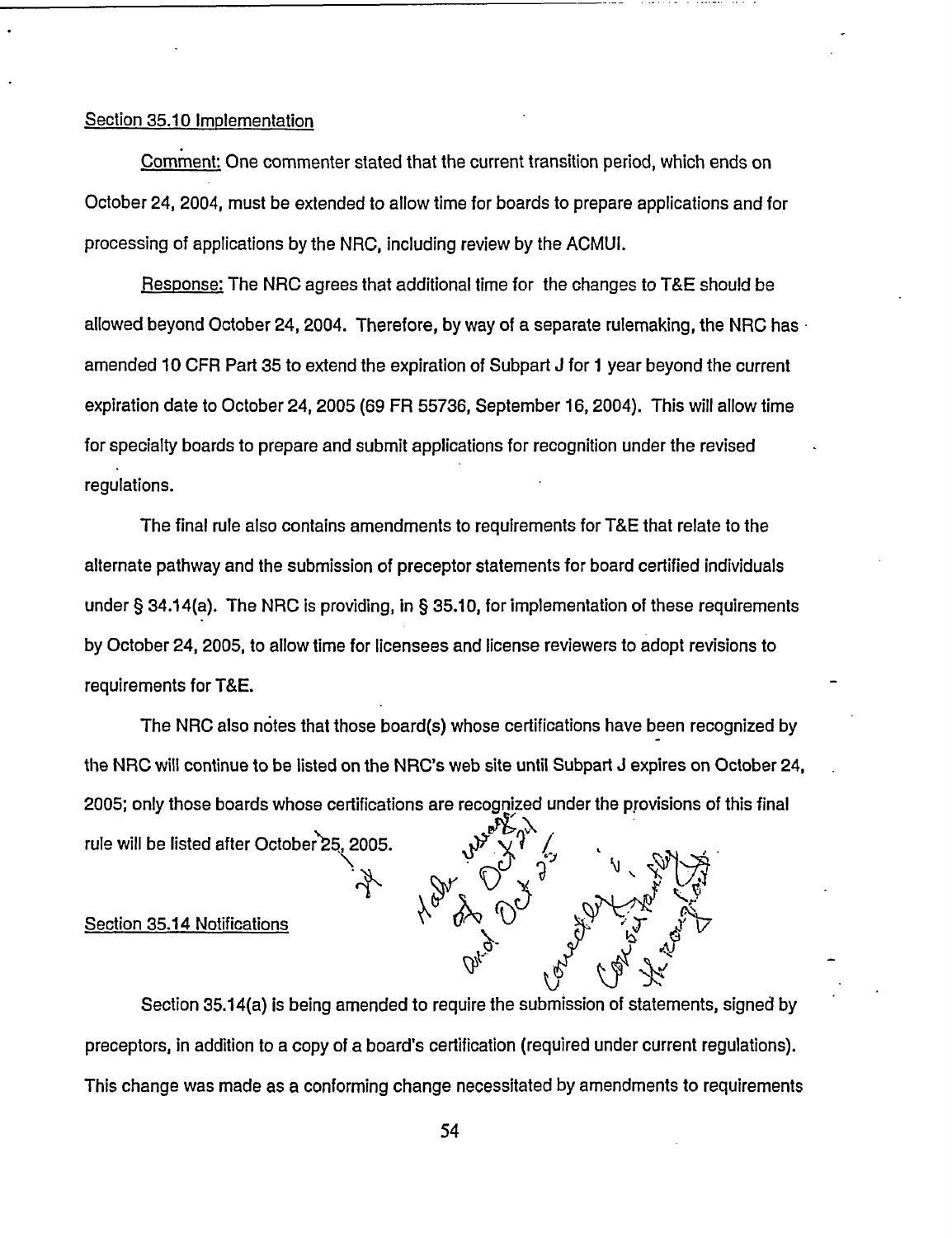Response: Section 35.57(b)(1) provides the exception sought by the commenter by not requiring AUs to comply with the training requirements in Subparts D through H and to continue performing those medical uses for which they were authorized before October 24, てごご て (らとぶ) 2002 (the effective date of the current regulations). Section 35(b(2 allows AUs, authorized between October 24, 2002 and the effective date of this final rule ([insert date 30 days after publication in the Federal Register]) to continue performing those medical uses for which they were authorized during this period. NRC licenses are being modified accordingly.

Comment: The ACMUI recommended that the NRC provide a clarification that, for the diagnostic use of 1-131 as sodium iodide which falls under § 35.392 for diagnostic use only, the training which an individual may cite for uses under § 35.392 may also serve as credit as part of the 700 hours of training for uses under § 35.200.

Response: The NRC requirement for 80 hours of training for uses under § 35.392 may be credited towards the 700 hours of training for uses under § 35.200 under the current regulations in § 35.290 and under the final rule.

#### Subpart E - Unsealed Byproduct Material - Written Directive Required

Section 35.390 Training for use of unsealed byproduct material for which a written directive is required

Comment: A commenter indicated that the NRC is imposing a new requirement in its regulations for 700 hours of training for uses for which a WD is required. The commenter indicated that this is 620 hours more than is required for the use of sodium iodide 1-131 in quantities up to 1.2 GBq (33 millicuries) for therapeutic applications, for which 80 hours of training is required under § 35.392. Further, an examination is required for recognition of certifications of specialty boards under § 35.390, but not under § 35.392. The commenter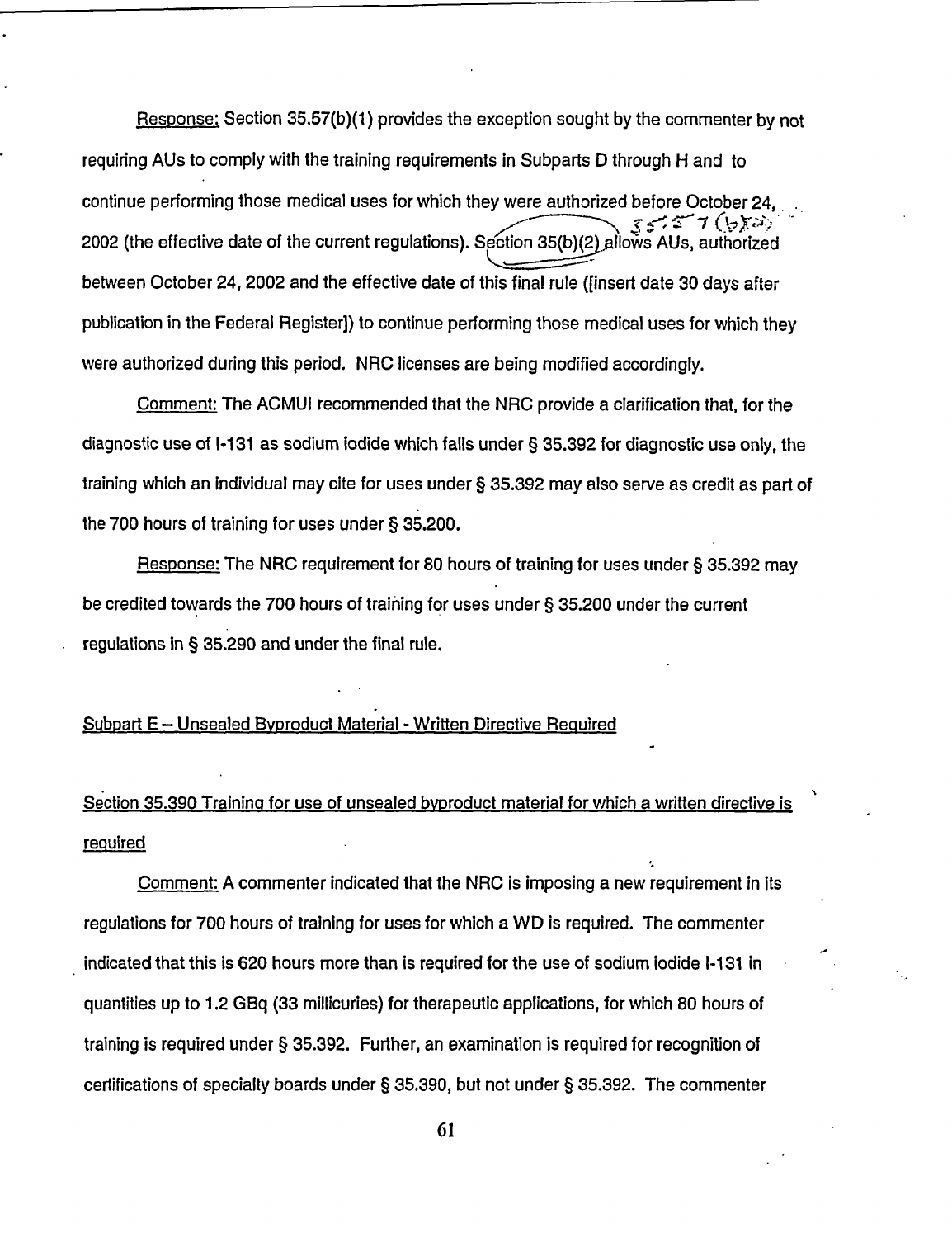Comment: One commenter suggested that there should be a grandfathering clause in § 35.392 to allow AUs who were permitted to perform diagnostic total body imaging scans, previously under § 35.200, when the scans were classified as "diagnostic" and "therapeutic" rather than as procedures for which WD is required, to continue to perform these procedures. بر)<br>Response: Section 35.57(a) provides that experienced AUs, identified on a license or « permit, are not required to comply with the training requirements in Subparts D through H to continue performing those medical uses for which they were authorized before October 24, 2002 (the effective date of the current regulations). This provides the "grandfathering" requested by the commenter.

# Subpart H of Part 35 - Photon Emitting Remote Afterloader Units, Teletherapy Units, and Gamma Stereotactic Radiosurgerv Units

# Section 35.690 Training for use of remote afterloader units. teletherapy units, and gamma stereotactic radiosurgery units

Comment: One commenter stated that AUs should be required to be neurosurgeons for use of gamma stereotactic radiosurgery treatments because a neurosurgeon is the only trained physician who has the knowledge unique to understanding the neuroanatomy of the brain. The' commenter also suggested other changes to regulations, including a recommendation that the NRC require that WDs for gamma stereotactic radiosurgery be signed by both a treating neurosurgeon and radiation oncologist and that a neurosurgeon should be required to be physically present during treatments involving the gamma unit, with the radiation oncologist also'. present during the initiation of treatment.

Response: The NRC believes that It would be an unwarranted intrusion into the practice of medicine to specify that only neurosurgeons may serve as AUs for the use of byproduct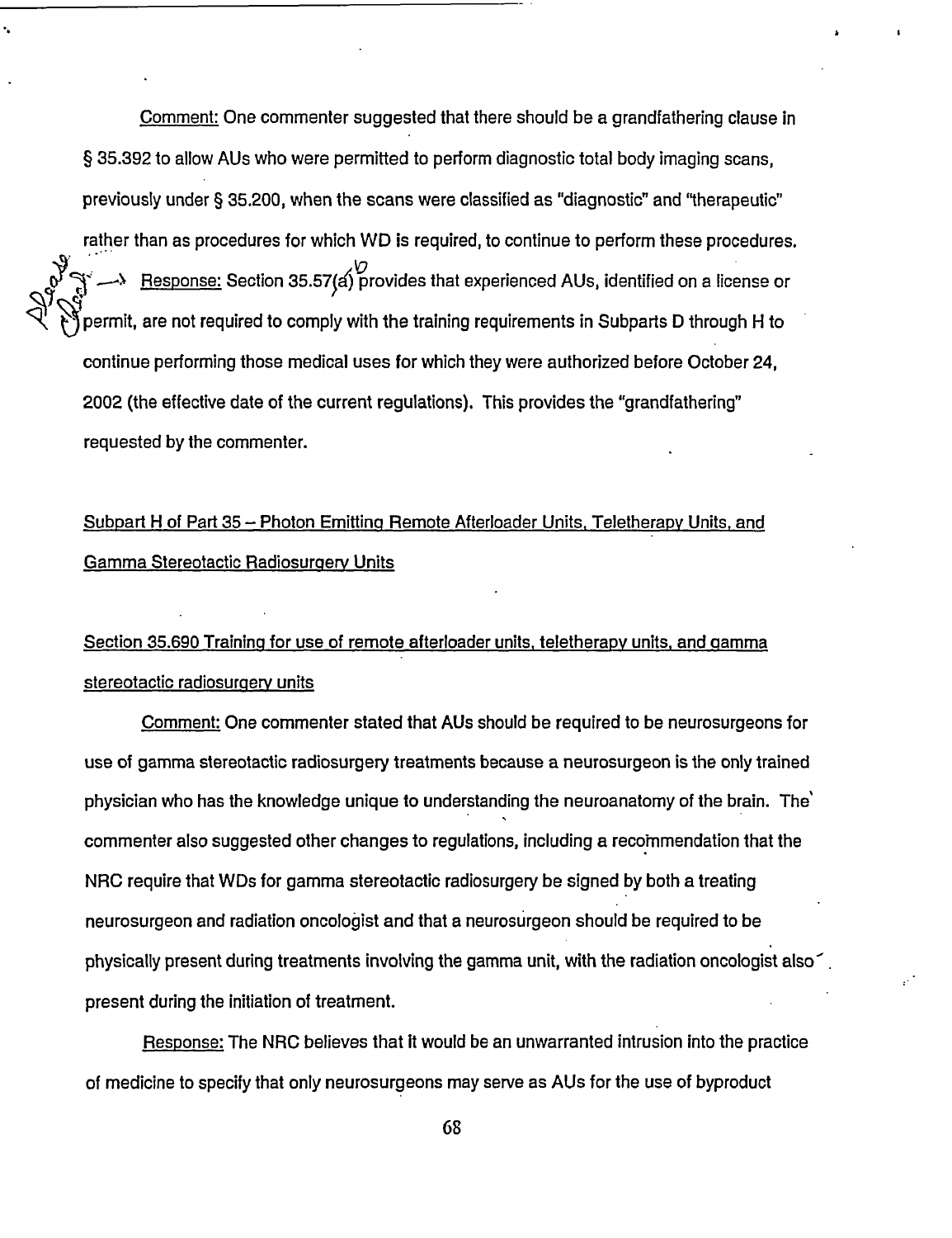medical use of unsealed byproduct material for uptake, dilution, and excretion studies. The training and experience must includeL.

(ii)  $*$ 

(B) Performing quality control procedures on instruments used to determine the activity of dosages and performing checks for proper operation of survey meters;

\* \* \* \* \*

(2) Has obtained written attestation, signed by a preceptor authorized user who meets the requirements in §§ 35.190, 35.290, 35.390, or, before October 24, 2005, §§ 35.910, 35.920, or 35.930, or equivalent Agreement State requirements, that the individual has satisfactorily completed the requirements in paragraph (a)(1) or (c)(1) of this section and has achieved a level of competency sufficient to function independently as an authorized user for the medical uses authorized under § 35.100.

14. In § 35.200, paragraph (b)(2) is revised to read as follows:

§ **35.200 Use of unsealed byproduct material for** Imaging **and localization studies for which a written directive Is not required.**

\* \* \* \* \*

(b)  $*$ 

(2) A physician who is an authorized user and who meets the requirements specified in §§ 35.290, or 35.390 and 35.290(c)(1)(ii)(G), or, before October 24, 2005, § 35.920; or

. \* \* \* \* \*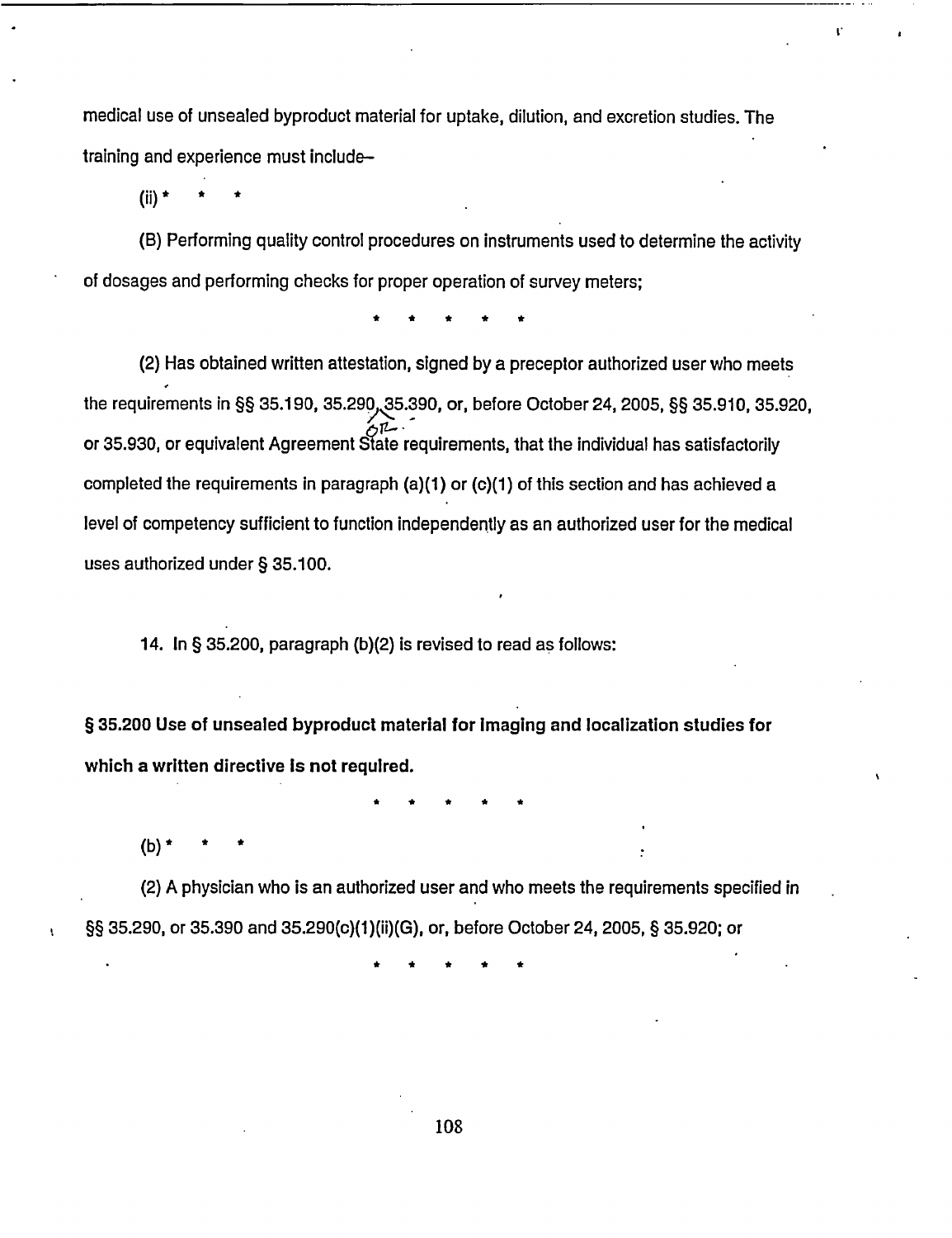such as the program director. However, this qualified individual need not necessarily be an authorized individual, as required of a preceptor by the final rule.

#### 3. New Tvpes of Use

÷

The T&E requirements in the current 10 CFR Part 35 were expanded to address two new types of use that were not considered in the former rule (i.e., remote afterloader units and gamma stereotactic radiosurgery units, as described in § 35.690). These requirements were geared to address unique health and safety issues specific to these types of use. However, the boards' programs do not specifically include T&E for the new types of use. This raises a concern as to how existing qualified individuals will obtain and demonstrate competence in radiation safety in a new type of use.

#### **ALTERNATIVES**

Only two alternatives are considered in this regulatory analysis: (1) No action -- retaining the T&E requirements of the current 10 CFR Part 35; and (2) carrying out a rulemaking to modify T&E requirements to address the concerns noted above.

Option I (No Action) assumes that no regulatory action is undertaken, which would leave the requirements of the T&E sections of 10 CFR Part 35 unchanged, and would require the boards to modify their certification processes as necessary to comply with the specified requirements. However, with the exception of one specialty board, the specialty boards have indicated that they will not modify their certification processes and consequently the boards' certification processes will not be recognized by the NRC after the expiration of Subpart J on October 24,  $2004 - 2005$ 

When the NRC enacted the current 10 CFR Part 35, the Commission believed that there would be twenty-three specialty boards whose certification processes could be used by individuals seeking authorization as RSOs, AMPs, ANPs, or AUs in order to demonstrate the adequacy of their T&E. However, after October 24, 2004, twenty-two of those specialty boards will no longer be recognized by the NRC or an Agreement State, which effectively eliminates the board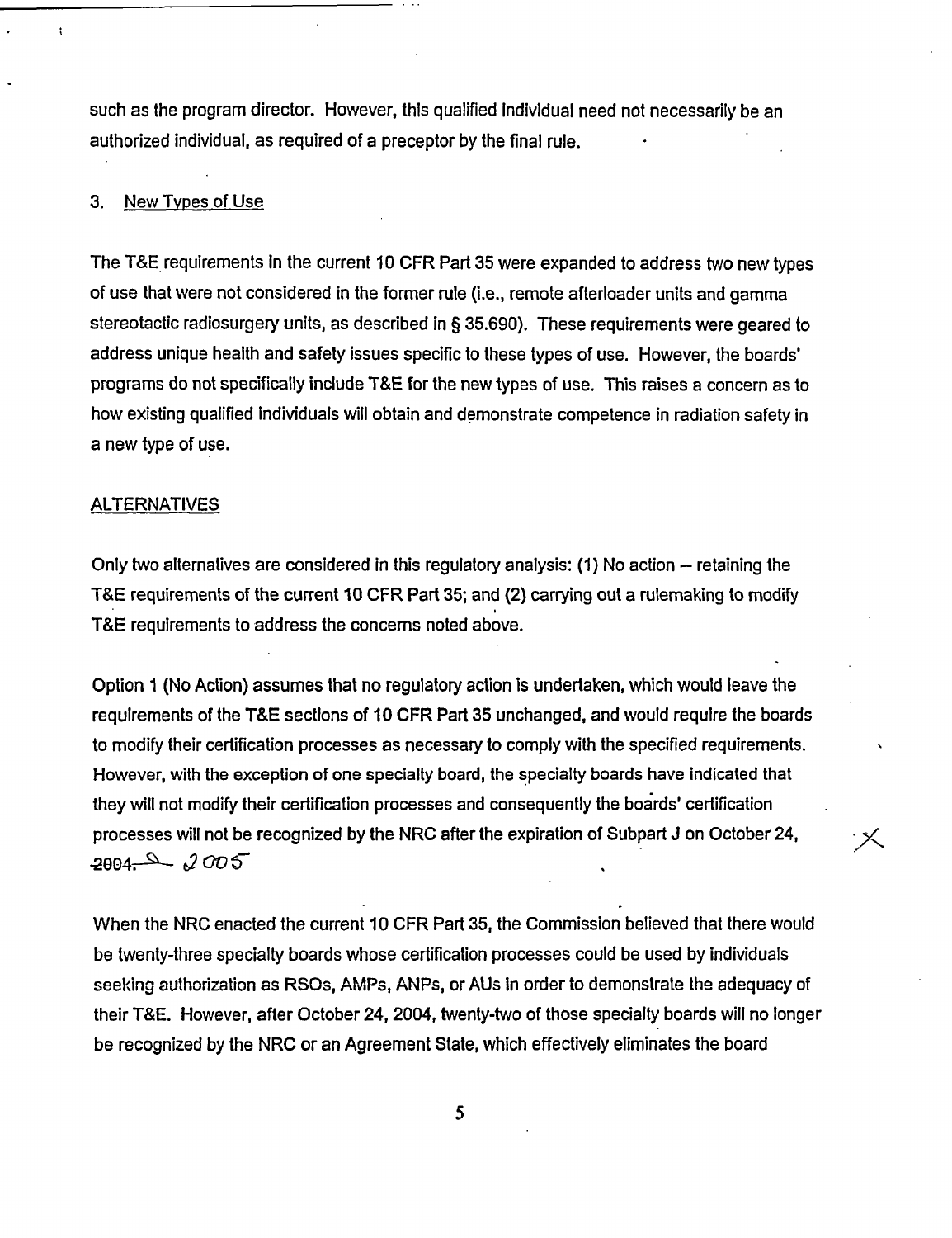In § 35.2, the definition of Authorized user (AU) is changed to include individuals who  $\overleftrightarrow{V}$  qualify as AUs by meeting requirements in paragraphs (a) and (b) of new § 36.396. The definition of Preceptor is changed from "Preceptor means an individual who provides, or directs the training and experience .. .." to read "Preceptor means an individual who provides, directs, or verifies training and experience . . .." This definition is also changed to include individuals who qualify as AUs by meeting requirements in paragraphs (a) and (b) of new § 36.396.

#### Cost Impacts:

No cost impacts are expected to be associated with this section.

#### Health and Safety Impacts:

None anticipated.

#### Benefits:

Training and experience commensurate with risk and focused on radiation safety. Board certification will be maintained as a viable pathway to meet T&E requirements under 10 CFR Part 35.

#### **Information collection requirements:. OMB approval (§ 35.8).**

#### Existing Regulations

Section 35.8(b) enumerates sections for which information collection requirements, contained in Part 35, have been approved by the Office of Management and Budget.

#### Final Rule Changes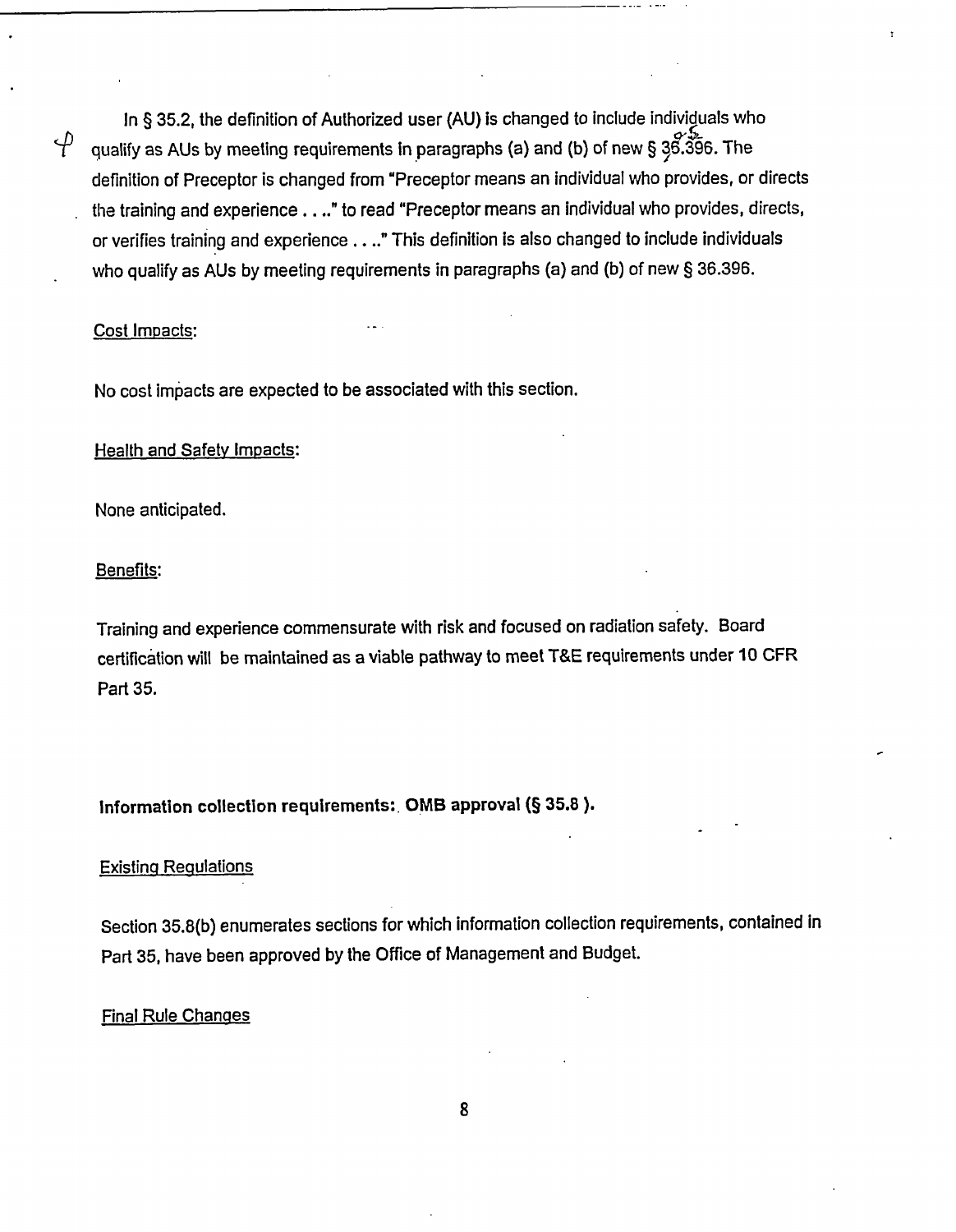| Physician/management hourly rate                      | \$100   |
|-------------------------------------------------------|---------|
| Technical staff amendment preparation time, hours:    | 4       |
| Technical staff hourly rate:                          | \$30    |
| Total annual cost savings to licensees                | \$4,000 |
| <b>NRC/Agreement States</b>                           |         |
| Total annual amendments avoided (4 NRC,               |         |
| 14 Agreement States)                                  | 18      |
| Reduction to NRC/Agreement States amendment           |         |
| review time, hours:                                   | 3       |
| NRC/Agreement States hourly rate:                     | \$77    |
| Total annual cost savings to NRC and Agreement States | \$4,000 |
| Total annual cost savings from changes to § 35.55     | \$8,000 |

#### Health and Safety Impacts:

None anticipated.

 $\mathcal{L}^{\mathcal{L}}$ 

Benefits:

Training and experience commensurate with risk and focused on radiation safety. Board certification will be maintained as a viable pathway to meet T&E requirements under 10 CFR Part 35.

they is there<br>lo analysis<br>is 5.57<br>is 35.57

Training **for** uptake, dilution, and excretion studies (§ **35.190).**

#### Existing Regulations

Section 35.190 specifies the T&E requirements for an AU of a radiopharmaceutical for uptake, dilution, and excretion studies.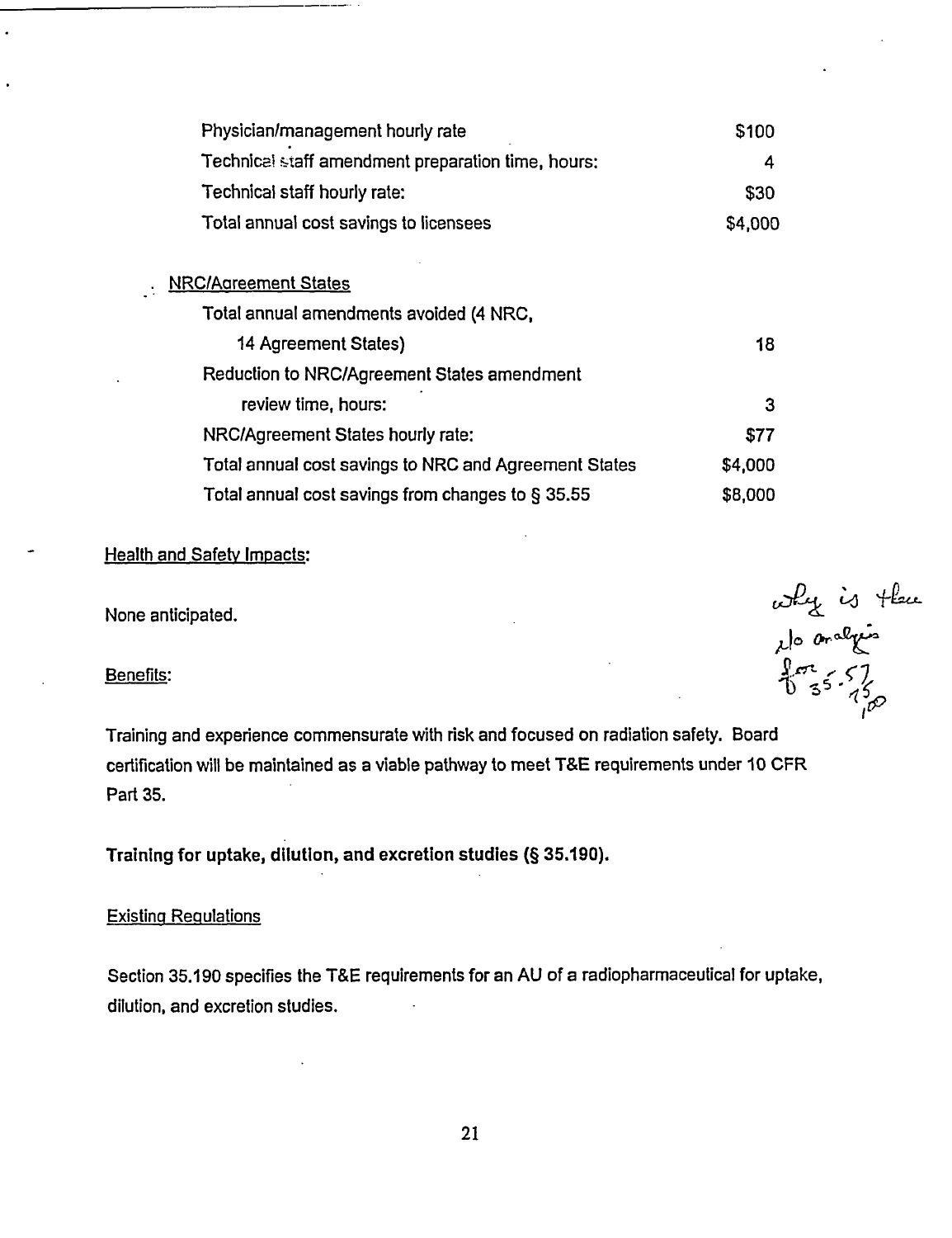## RESPONSE SHEET

| TO:<br>Annette Vietti-Cook, Secretary |  |
|---------------------------------------|--|
|---------------------------------------|--|

- COMMISSIONER MCGAFFIGAN FROM:
- SUBJECT: SECY-05-0020 FINAL RULE: MEDICAL USE OF BYPRODUCT MATERIAL - RECOGNITION OF SPECIALTY BOARDS (RIN 3150-AH19)

w/comment Approved  $X$  Disapproved  $X$  Abstain

Not Participating \_\_\_\_

COMMENTS:

See attached comments.

SIGN  $\int_{a}^{b}$  $Jull_{\infty}$  ).  $\int$ *bo-*DATE

Entered on "STARS" Yes  $N$  No \_\_\_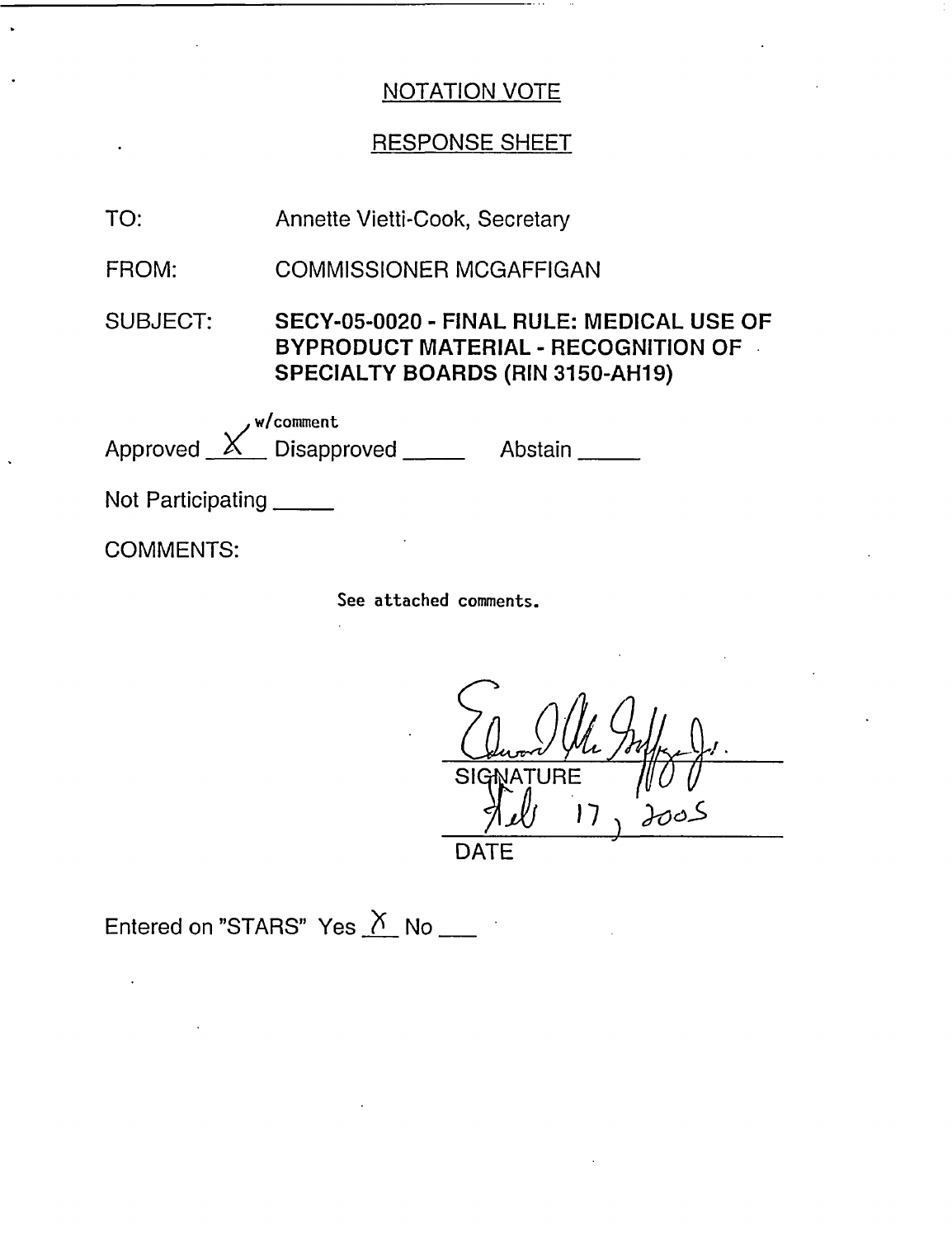#### **Commissioner McGaffican's Comments on** SECY-05-0020

I approve the publication of the proposed Federal Register Notice containing the final rule on 10 CFR Part 35 entitled "Medical Use of Byproduct Material - Recognition of Specialty Boards".

I agree with my fellow Commissioners and the Chairman that the staff has done an exceptional job throughout this rulemaking effort. The staff has been faced with many challenges over the last few years and I believe they have successfully addressed diverse public comments and developed a clear, balanced, high-quality rulemaking which is protective of public health and safety. The staff should be complimented for its high caliber work and its dedication to this project.

Sphit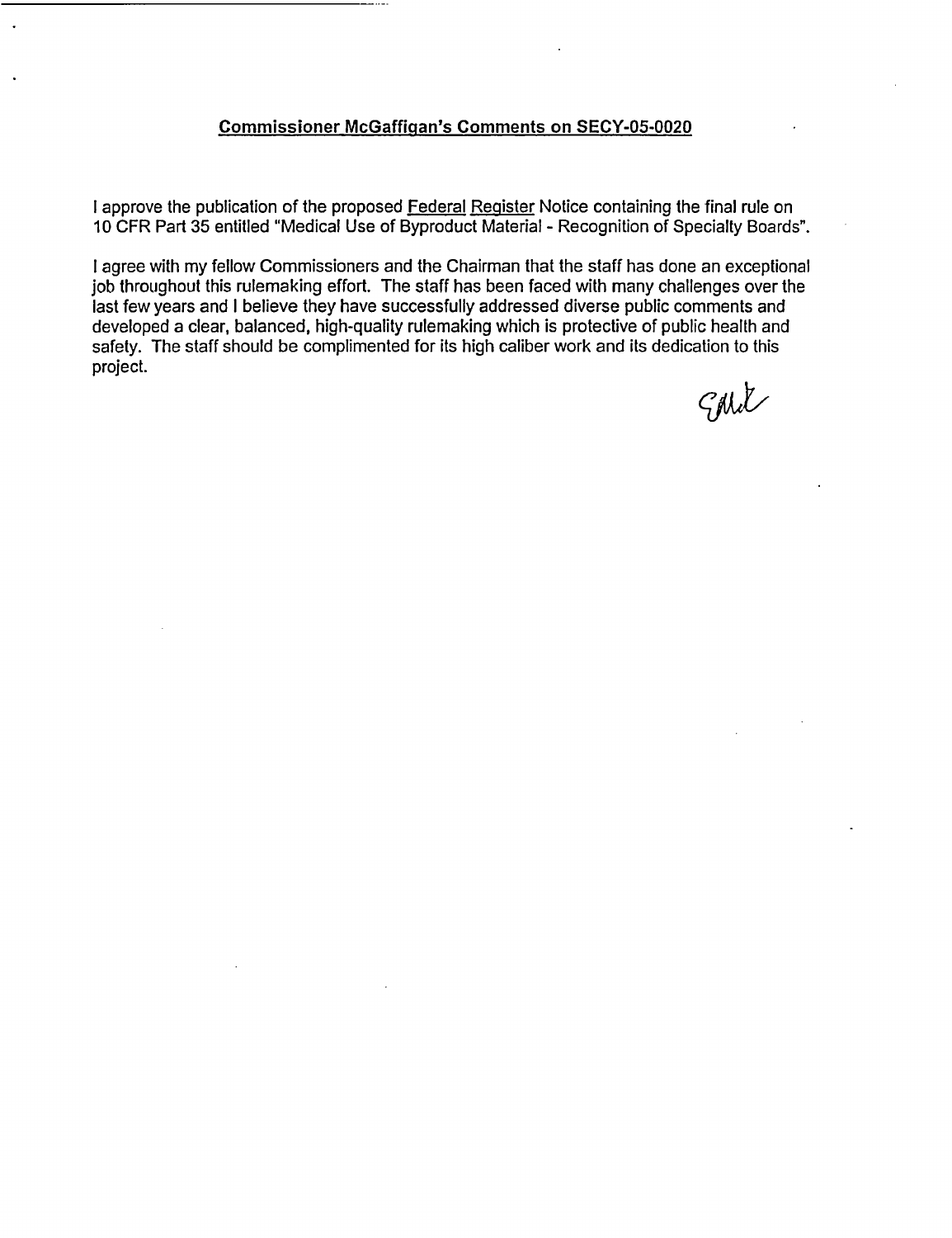—————————————

 $\sim 100$  km  $^{-2}$ 

# RESPONSE SHEET

| TO:               | Annette Vietti-Cook, Secretary                                                                                                     |
|-------------------|------------------------------------------------------------------------------------------------------------------------------------|
| FROM:             | <b>COMMISSIONER MERRIFIELD</b>                                                                                                     |
| <b>SUBJECT:</b>   | SECY-05-0020 - FINAL RULE: MEDICAL USE OF<br><b>BYPRODUCT MATERIAL - RECOGNITION OF</b><br><b>SPECIALTY BOARDS (RIN 3150-AH19)</b> |
|                   | Approved / Disapproved ______ Abstain _____                                                                                        |
| Not Participating |                                                                                                                                    |
| <b>COMMENTS:</b>  | attached connects.                                                                                                                 |
|                   |                                                                                                                                    |

DATE /

Entered on "STARS" Yes  $V$  No \_\_

 $\alpha$ 

 $\langle \cdot \rangle$  .

 $\mathcal{A}$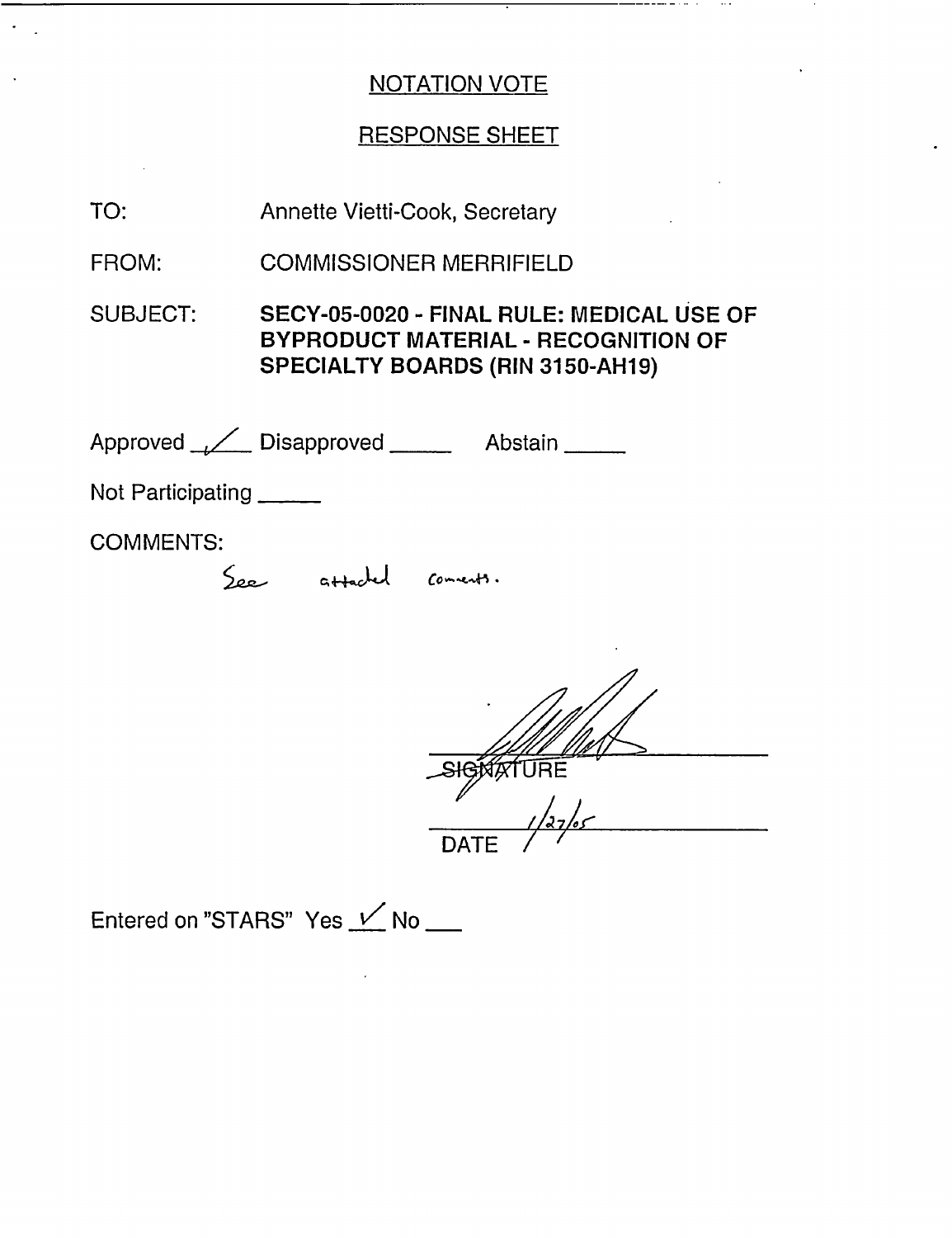#### Comments from Commissioner Merrifield on SECY-05-0020:

I approve the final rulemaking package on 10 CFR Part 35 concerning training and experience as recommended by the staff. Reaching this point has been a long road for the staff in dealing with a complex and controversial issue and I compliment the staff for their hard work and diligence. Although there is still considerable effort needed to implement the rule both for.NRC licensees and the Agreement States, I want to recognize this significant milestone. In this final rulemaking package, the staff did an excellent job in attempting to address the root concern raised by each stakeholder and was as flexible as reasonable in addressing each issue. While I realize that some of our stakeholders may not be completely pleased with the final outcome of this rulemaking, I believe the staff has done a very good job of ensuring that the Commission was made aware of the variety of viewpoints expressed.

/ 1;, **of-**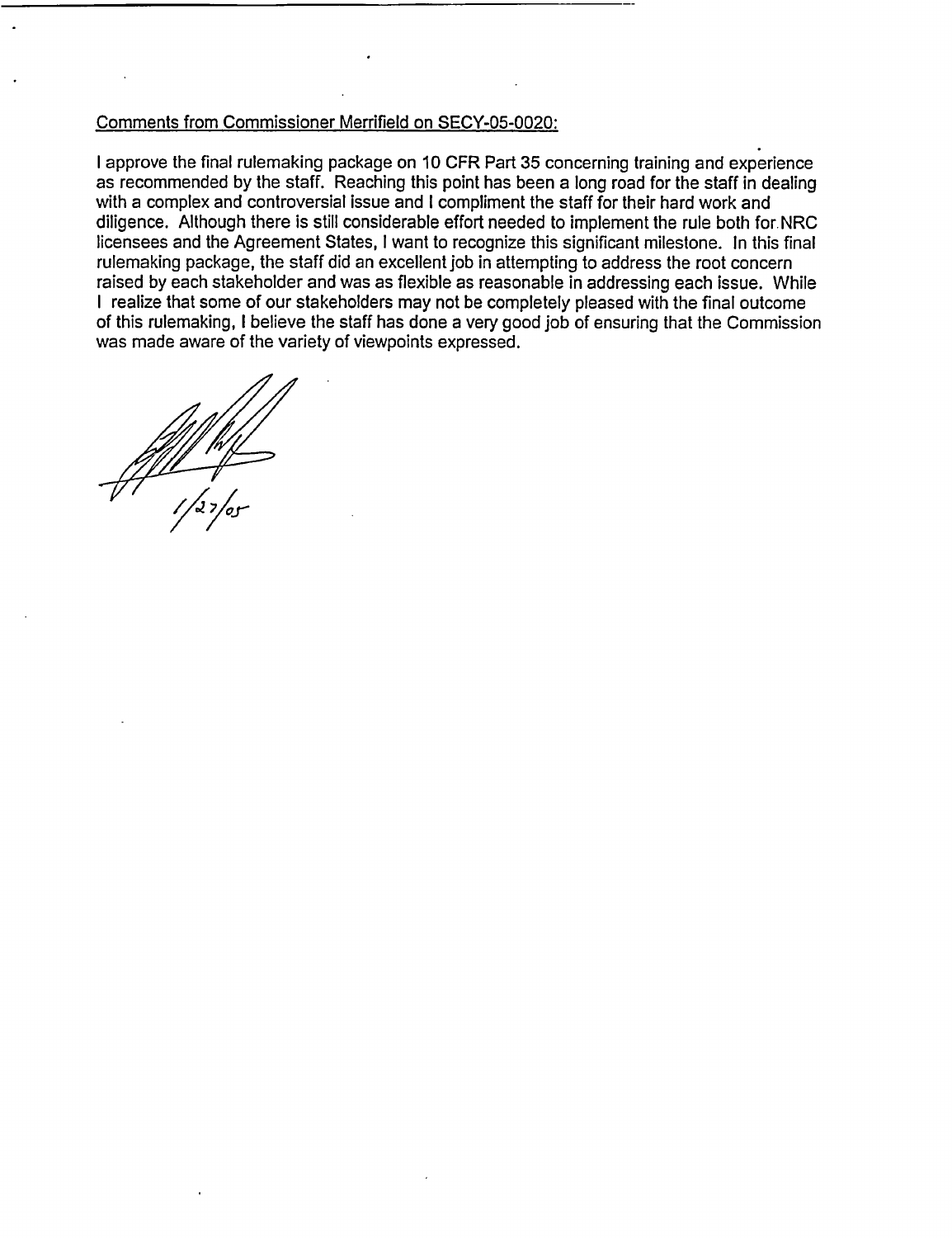- -

## RESPONSE SHEET.

| TO:                      | Annette Vietti-Cook, Secretary                                                                                              |
|--------------------------|-----------------------------------------------------------------------------------------------------------------------------|
| FROM:                    | <b>COMMISSIONER JACZKO</b>                                                                                                  |
| SUBJECT:                 | SECY-05-0020 - FINAL RULE: MEDICAL USE OF<br><b>BYPRODUCT MATERIAL - RECOGNITION OF</b><br>SPECIALTY BOARDS (RIN 3150-AH19) |
|                          | Approved <u>V</u> Disapproved Abstain                                                                                       |
| Not Participating ______ |                                                                                                                             |
| <b>COMMENTS:</b>         | see attached comments                                                                                                       |

**SIGNATURE**  $2/14/0$ **DATE**

Entered on "STARS" Yes \_\_ No \_\_

 $\ddot{\phantom{a}}$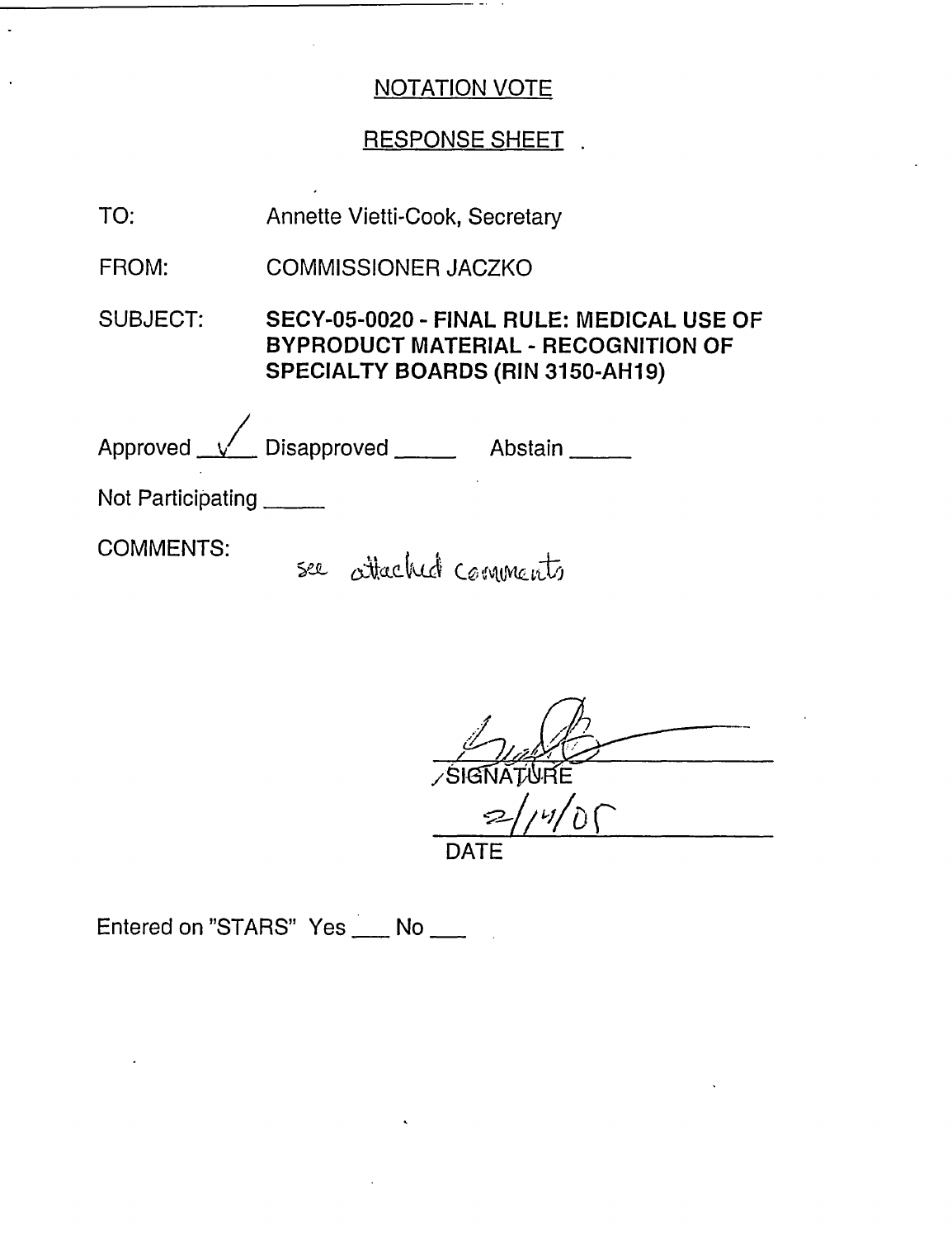#### **Commissioner's Jaczko's Vote on SECY-05-0020** "Final Rule: Medical **Use of Byproduct Material** - **Recognition of Specialty Boards** (RIN **3150-AH19)**

I approve the staff recommendation to publish in the *Federal Registerthe* final rule for 10 CFR Part 35, "Medical Use of Byproduct Material - Recognition of Specialty Boards." From the background material, it is clear that the staff has done thorough work sifting through a complex issue. I applaud their efforts to solicit input from a wide range of interested parties. Since the extensive work to develop this rule occurred prior to my term on the Commission, I defer to the judgment of the staff and the judgment of my fellow Commissioners to approve this rule. Should new issues arise with regard to this rule, I intend to take a fresh look at those issues as they develop.

if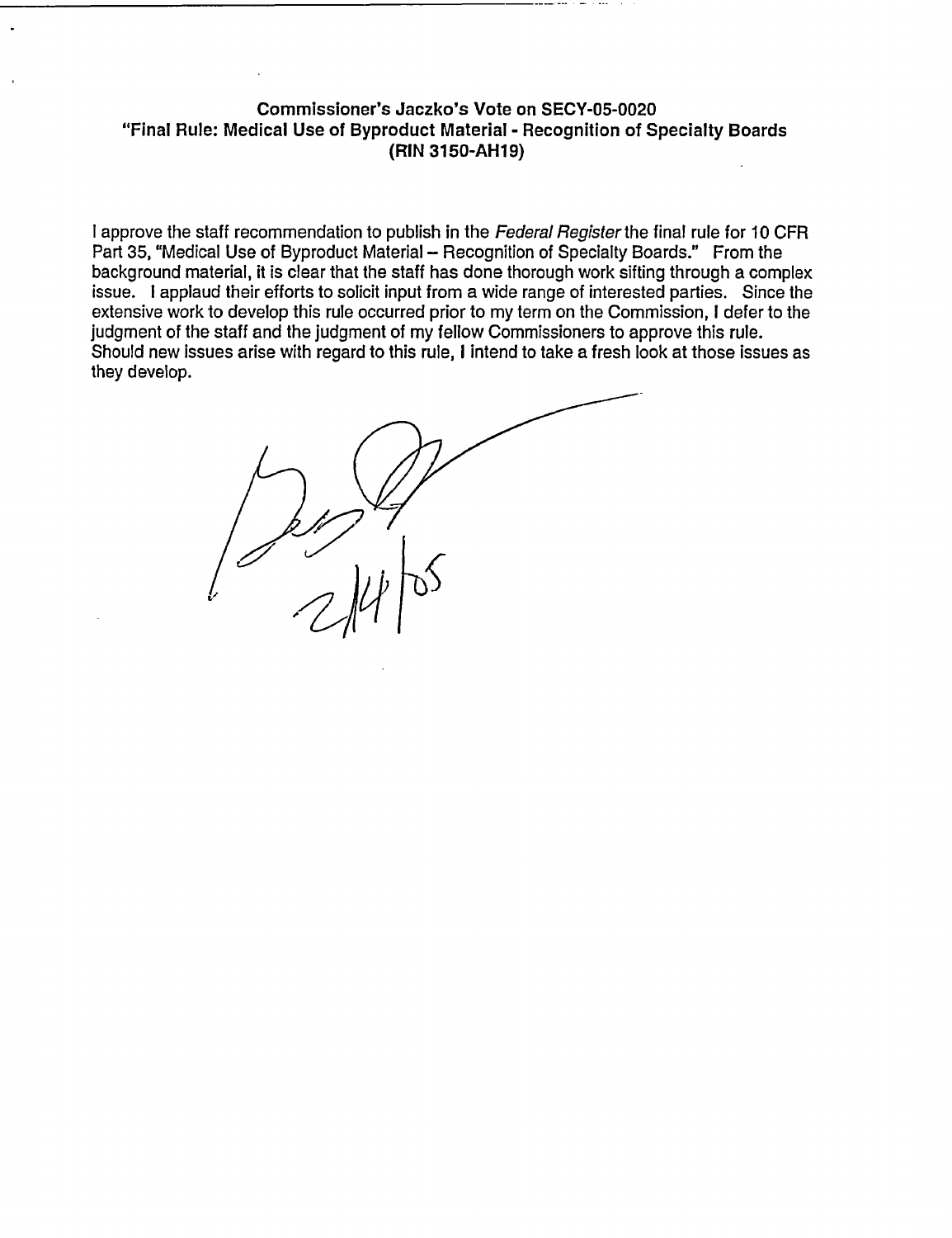## RESPONSE SHEET

Annette Vietti-Cook, Secretary TO:

COMMISSIONER LYONS FROM:

SUBJECT: SECY-05-0020 - FINAL RULE: MEDICAL USE OF BYPRODUCT MATERIAL - RECOGNITION OF SPECIALTY BOARDS (RIN 3150-AH19)

 $\frac{1}{2}$ 

Approved  $X$  Disapproved  $X$  Abstain

Not Participating \_\_\_\_\_

COMMENTS:

SIGNA

*a3//* v/ DATE

Entered on "STARS" Yes \_\_\_ No \_\_\_